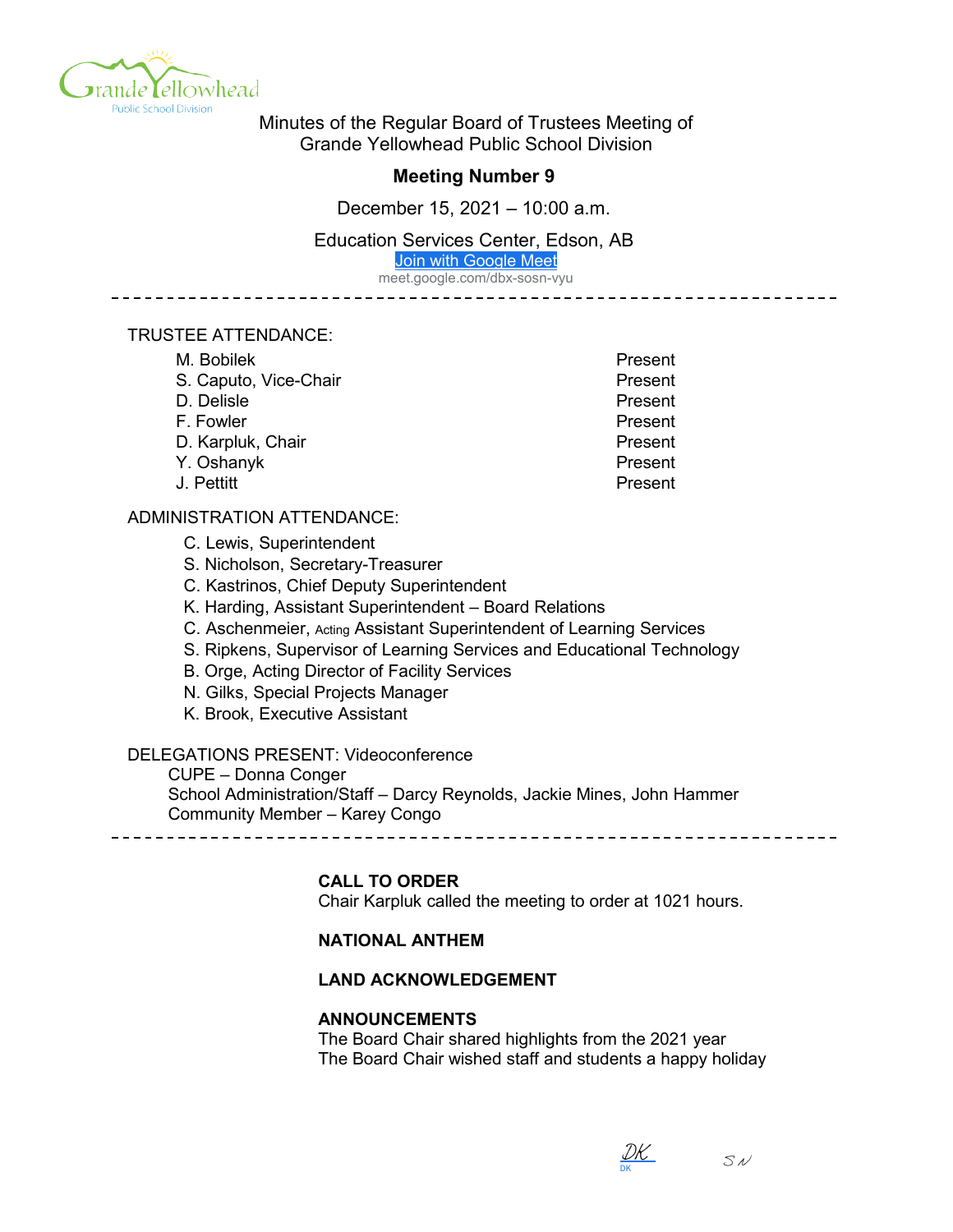# **CHANGES TO THE AGENDA**

None.

# **2021-178 APPROVAL OF THE AGENDA**

Trustee Fowler moved that the Board approve the agenda.

# **2021-179 APPROVAL OF THE MINUTES**

**Carried**

Trustee Oshanyk moved that the Board approve the minutes of the Public Board Meeting of November 24, 2021.

**Carried**

# **BUSINESS ARISING FORM THE MINUTES**

None.

# **DELEGATION / PRESENTATION**

None.

# **BOARD CHAIR REPORT**

Chair Karpluk Shared:

- Rural Caucus of Alberta School Boards Request for Advocacy Items
- Alberta School Councils Association (ASCA) Meeting
- School Board Chair Meeting Draft K-6 Curriculum
- Trustees' Cyber Security Course
- MLA Getson Meeting

## **SUPERINTENDENT'S REPORT**

Superintendent Lewis reported on all the activities she has been leading since the last Public Board meeting on November 24, 2021. Superintendent Lewis also provided the Board with an update on the Grand Trunk Modernization.

## **PUBLIC QUESTION PERIOD**

None.

## **ACTION ITEMS**

## **2021-180 Advocacy Letter to MLA Long**

Trustee Bobilek moved that the Board of Trustees move to direct administration to send a letter to MLA Long advocating that the Government of Alberta prioritize the recruitment of physicians for Grande Cache and support the MD of Greenview Council in their recruitment strategy.

## **Carried**

## **2021-181 GYPSD Draft K-6 Curriculum Review Feedback to Alberta Education**

Trustee Caputo moved that the Board of Trustees approve Grande Yellowhead Public School Division's (GYPSD) Curriculum Working Group's feedback to Alberta Education on the Draft K-6 Curriculum.

**Carried**

DK <u>[DK](https://na1.documents.adobe.com/verifier?tx=CBJCHBCAABAAlL2X9XyiYU3yg2wVsAKRwCrYW3kAlAXW)</u>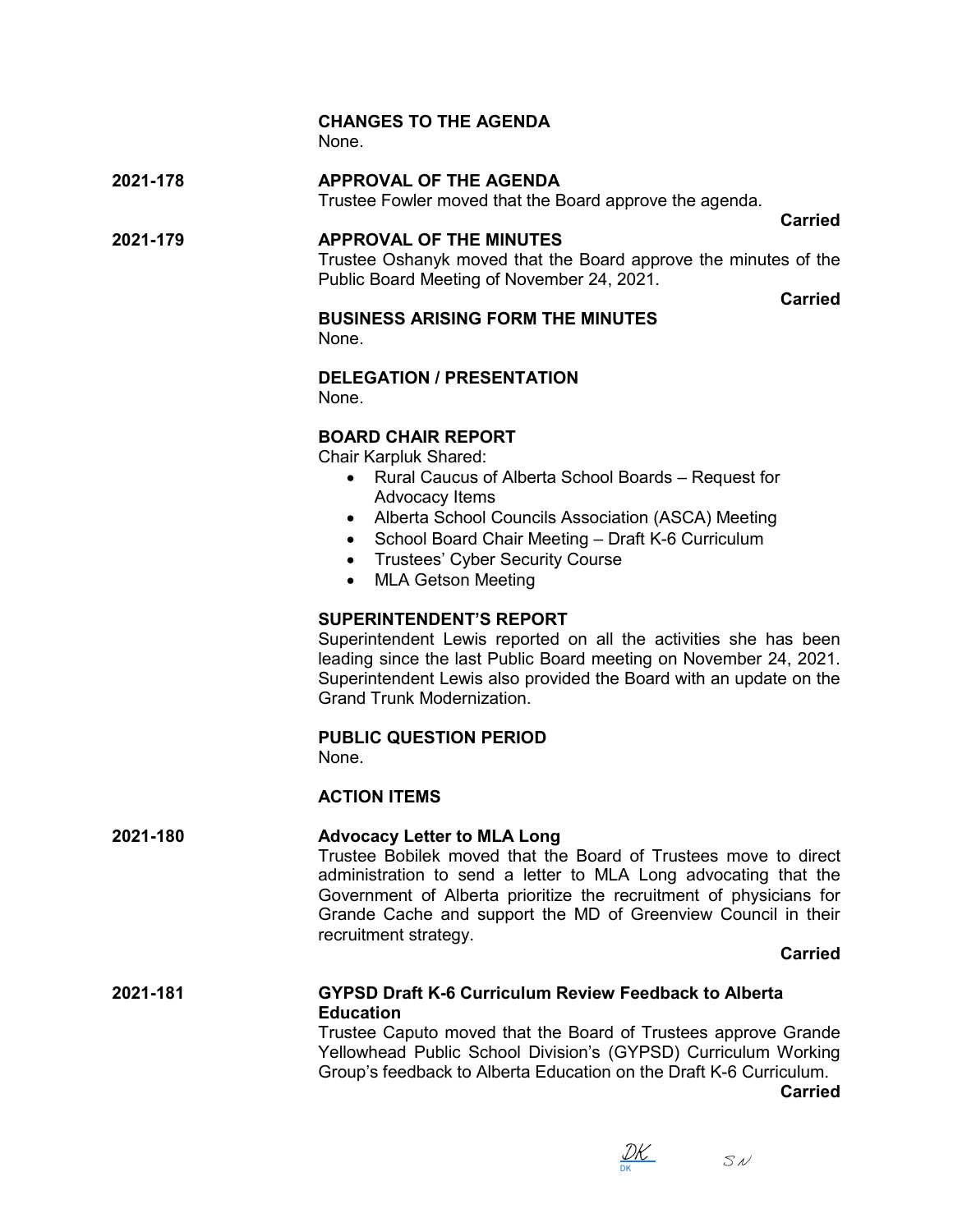The Public Board Meeting recessed at 1114 hours.

The Public Board Meeting reconvened at 1125 hours.

#### **ADMINISTRATION REPORTS**

#### **École Pine Grove Gym**

B. Orge provided the Board with information regarding updating the gym at École Pine Grove Middle School.

#### **Community Use**

B. Orge provided the Board with information on community use of schools during the COVID-19 pandemic.

#### **TRUSTEE REPORTS**

## **Board Policy Committee**

First meeting was on December 14, 2021

#### **Recognition of Employees Committee**

First meeting was on December 14, 2021

**Board Planning Seminar Committee**

First meeting was on December 14, 2021

# **Board Negotiations Committee**

No Report.

## **Board Representatives**

- **PSBAA – Work Plan Update**
	- o PSBC meeting in February
- **ASBA Zone 2/3**
	- o Next meeting January 28

## **FUTURE BUSINESS**

## **Meeting Dates**

Board – Open to Public January 26, 2022 Public Board Meeting (10:00 a.m.)

Committees – Closed to Public January 26, 2022 Committee of the Whole Meeting (9:00 a.m.)

## **Notice of Motion**

• Edson Elementary Schools' Boundary Update

## **Topics for Future Agendas**

None.